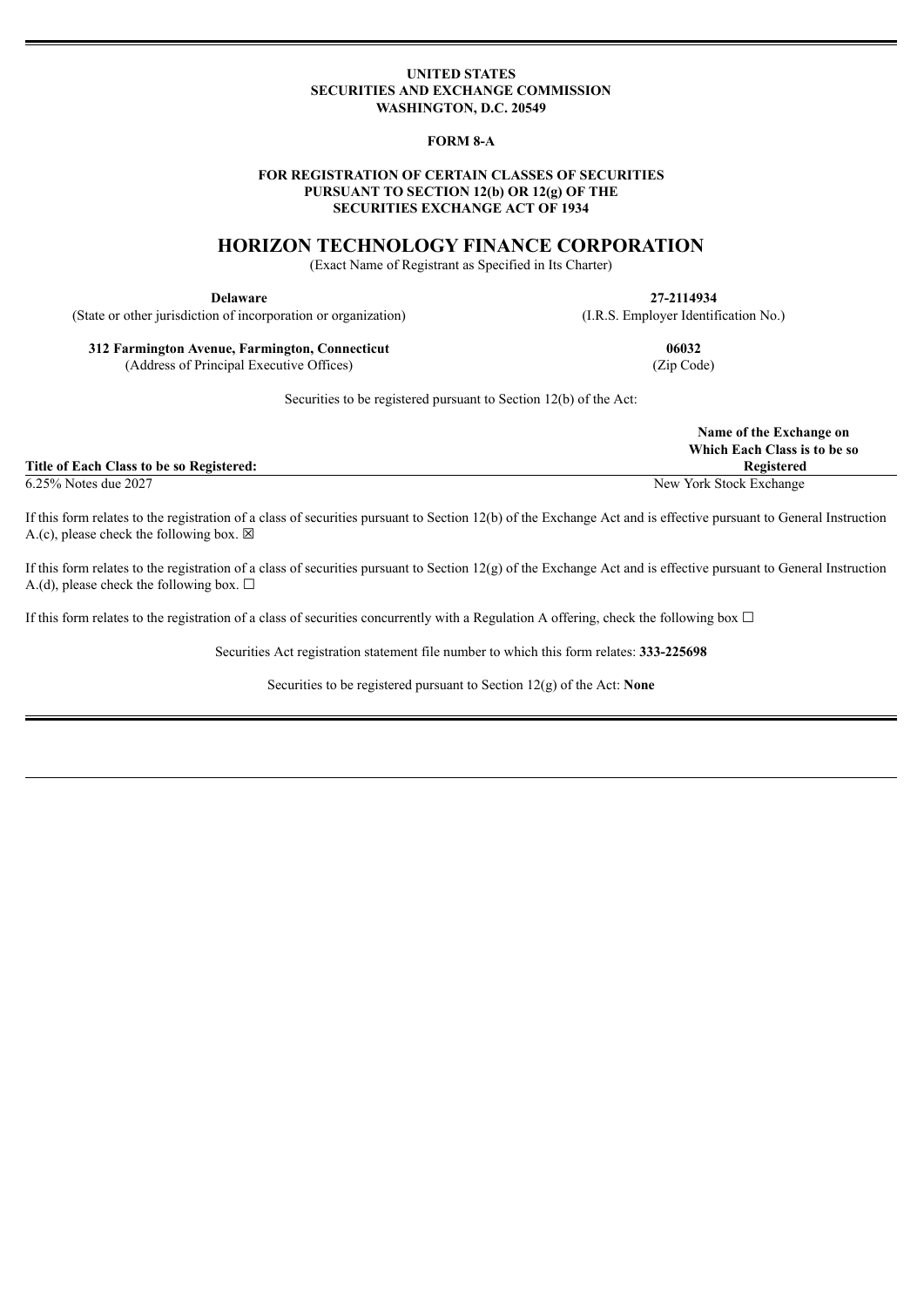## **Item 1. Description of Registrant's Securities to be Registered.**

The securities to be registered hereby are the 6.25% Notes due 2027 (the "Notes") of Horizon Technology Finance Corporation, a Delaware corporation (the "Registrant"). The Notes are expected to be listed on the New York Stock Exchange and to trade thereon within 30 days of the original issues date under the trading symbol "HTFC." As of June 15, 2022, the registrant has sold and issued \$50,000,000 in aggregate principal amount of the Notes.

The description of the Notes is incorporated herein by reference to (i) the information set forth under the heading "Description of Our Debt Securities" in the Registrant's Prospectus included in its Registration Statement on Form N-2 (Registration No. 333-255716) as filed with the Securities and Exchange Commission (the "*SEC*") on June 29, [2021](https://www.sec.gov/Archives/edgar/data/1487428/000110465921086840/tm2120781d1_n2a.htm) under the Securities Act of 1933, as amended (the "*Securities Act*"), and (ii) the information under the headings "The Offering" and "Description of Notes" in the Registrant's Prospectus Supplement dated June 8, [2022](https://www.sec.gov/Archives/edgar/data/1487428/000110465922069725/tm2218054d1_424b2.htm), as filed with the SEC on June 9, 2022 pursuant to Rule 424(b)(2) under the Securities Act. The foregoing descriptions are incorporated herein by reference.

## **Item 2. Exhibits**

Pursuant to the Instructions as to exhibits for registration statements on Form 8-A, the documents listed below are filed as exhibits to this Registration Statement:

| <b>Number</b> | Exhibit                                                                                                                                                                                                                                                                                                     |
|---------------|-------------------------------------------------------------------------------------------------------------------------------------------------------------------------------------------------------------------------------------------------------------------------------------------------------------|
| 4.1           | Indenture, dated as of March 23, 2012, between the Registrant and U.S. Bank National Association (Incorporated by reference to to<br>Exhibit ( $d$ )(7) of the Company's Post-Effective Amendment No. 2 to the Registration Statement on Form N-2, File No. 333-178516,<br><u>filed on March 23, 2012).</u> |
| 4.2           | Fourth Supplemental Indenture, dated as of June 15, 2022 between the Registrant and U.S. Bank Trust Company, National Association<br>(incorporated by reference to Exhibit 4.2 of the Company's Current Report on Form 8-K filed on June 15, 2022).                                                         |
| 4.3           | Form of Global Note (included in Exhibit 4.2).                                                                                                                                                                                                                                                              |